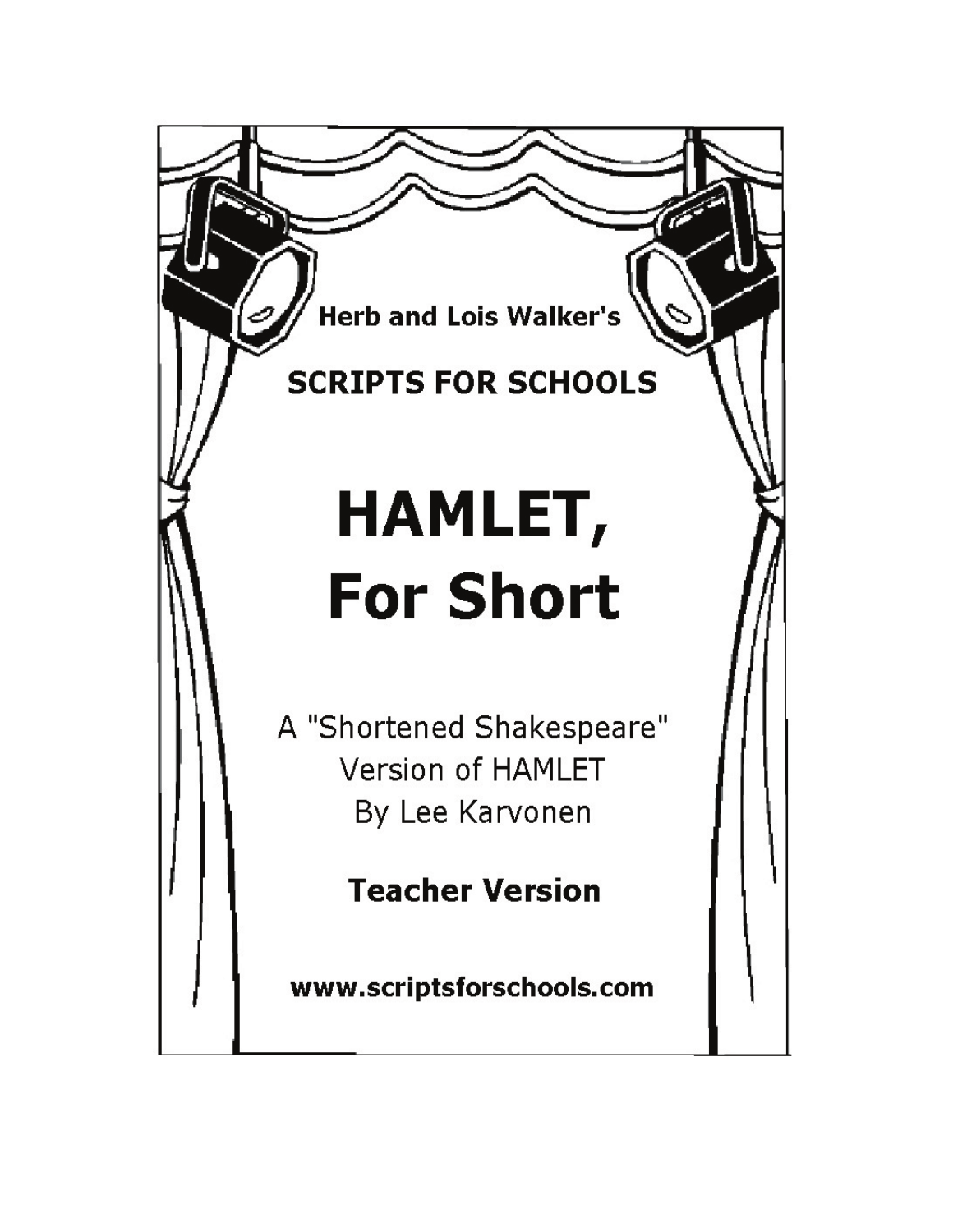# *HAMLET***, For Short!**

By Lee Karvonen

# **ESTABLISHING THE RHYTHM**

To find the proper rhythm for this piece, first read-aloud and clap through the sections as you go. Each underlined word or word part falls directly on a beat. As you read, clap on each underlined word, keeping the rhythm steady. Be careful not to read too fast!

This is a rehearsal technique and readers will not clap throughout these sections during performance. After you have established the beat, it is time to start interpreting, experimenting, and having fun with the words by varying tempo, volume, inflection, and expression. Be careful not to allow the development of a "sing-song" delivery while rehearsing and performing this script.

## STAGING

This script may be staged as either a Readers Theater Reading or as a Traditional Play: If you are staging it as RT, hang signs around each characters neck telling the audience the name of that character. (HAMLET, HORATO, GERTRUDE, etc.). Since most RT productions do not involve much stage movement, ask your NARRATOR to hold up large signs at the proper moments to inform the audience which stage movements are happening at the time. (ASIDE, HAMLET STABS THE CURTAIN, POLONIUS DIES, LAERTES JUMPS AT HAMLET, THE TWO WRESTLE AND FALL INTO THE GRAVE, HAMLET STABS CLAUDIUS, HAMLET FORCES THE REMAINING POISONED WINE DOWN CLAUDIUS' THROAT, HAMLET DIES, etc.)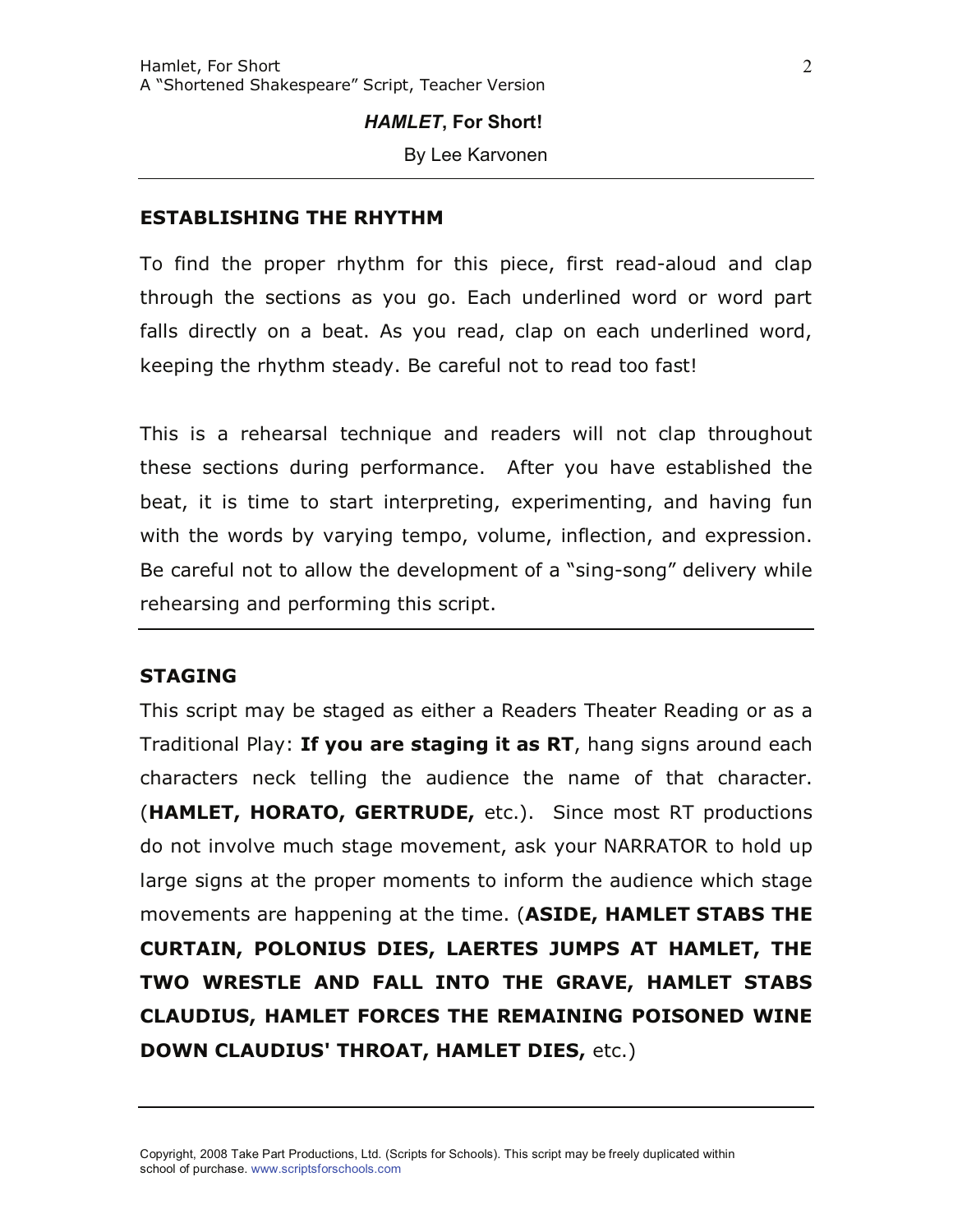If you are staging the piece as Traditional Theater, simply block your actors as you normally would, following the stage directions below.

#### **SCENE ONE**

- NARRATOR: THE OUTLOOK WASN'T BRILLIANT FOR THE DANISH COURT THAT DAY. THE KING WAS IN HIS GRAVE, AND HIS SON WAS NOT OKAY. SO ON THAT STRICKEN SON AND HEIR, A MELANCHOLY SAT FOR THERE SEEMED, REGARDING MOTHER, THAT THE CHANCES WERE QUITE FAT.
- CLAUDIUS: O HAMLET, MY DEAR NEPHEW, WHY DO YOU LOOK SO DARK? I KNOW THAT LOSING DADDY CANNOT BE A WALK IN THE PARK. BUT LIFE, YOU KNOW, MUST GO ON. JUST LOOK AT MOTHER DEAR. SHE'S MY WIFE AND QUEEN NOW.
- HAMLET: (Aside) AND ISN'T THAT QUITE QUEER!

 MY FATHER'S BARELY IN HIS GRAVE AND MOTHER HAS REWED! TO UNCLE! IT SEEMS THAT IS INCEST IN MY PARENTS' BED! BUT I'M NO FOOL, ALTHOUGH I WILL PLAY ONE FOR A WHILE BECAUSE I CANNOT BEAR TO SEE MY SLEAZY UNCLE SMILE. ALL THE COURT WILL THINK I'M MAD, BUT REALLY I WILL CHECK TO LEARN IF UNCLE HAS PLAYED FAIR, OR IF HE'S STACKED THE DECK.

#### **SCENE TWO**

- HORATIO: O HAMLET, DEAREST FRIEND OF MINE, I HAVE A TALE TO TELL. THESE GUARDS HAVE SEEN YOUR FATHER OR A GHOST COME BACK FROM HELL.
- HAMLET: O WHEN AND WHERE? YOU HAVE TO TELL. I REALLY HAVE TO KNOW IF FATHER HAS A WORD FOR ME. LET'S FIND HIM NOW. LET'S GO!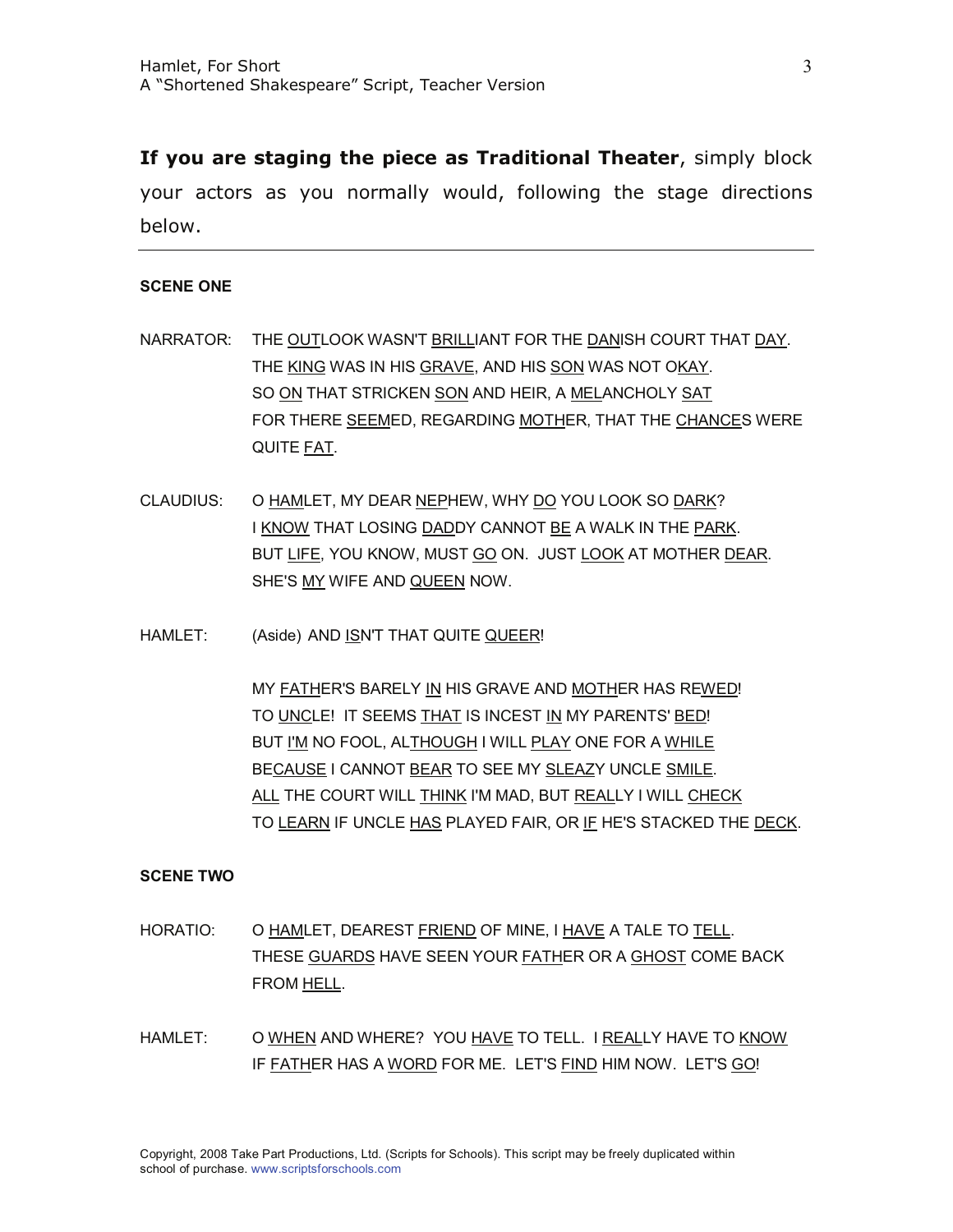#### **SCENE THREE**

- HAMLET: IT'S COLD AND DARK AND DAMP AND MISTY, BUT THERE IS NO GHOST.
- HORATIO: MY LORD, HAVE PATIENCE, IF YOU PLEASE. AND BE A GRACIOUS HOST.
- GHOST: OH DANES, COME HITHER. HEAR MY TALE, HOW I DID DISAPPEAR AS I SLEPT IN MY ORCHARD, MY BRO POURED POISON IN MY EAR. SWEAR TO ME UPON YOUR LIFE MY DEATH YOU WILL AVENGE. I CANNOT SLEEP UNTIL I KNOW MY SON GETS MY REVENGE!
- HAMLET: O FATHER, HOW CAN I BUT PROMISE I WILL MAKE HIM PAY AND THAT EVIL UNCLE CLAUDIUS, I WILL GLADLY SLAY?
- HORATIO: HE SMILED AND THEN HE LEFT, MY LORD, THE REST IS UP TO YOU.
- HAMLET: AND TO AVENGE MY FATHER'S MURDER, THAT I WILL GLADLY DO.

#### **SCENE FOUR**

- GERTRUDE: MY SON, YOU ACT SO STRANGELY. ARE YOU FEELING BLUE? HAMLET: MOTHER, I AM OH SO WELL. WOULD THAT YOU WERE TOO.
- GERTRUDE: ARE YOU UPSET I'VE WED YOUR UNCLE? HE HAS REALLY BEEN SO KIND.
- HAMLET: OF COURSE HE HAS, DEAR MOTHER. DO YOU THINK I'M BLIND? HE IS A THRIFTY SORT, I SEE. TO FUEL THE WEDDING FEAST HE HAS USED THE FUNERAL LEFTOVERS. THRIFTY, TO SAY THE LEAST.

#### **SCENE FIVE**

- OPHELIA: HAMLET, DO YOU LOVE ME? WILL WE MARRY? WILL WE WED?
- HAMLET: FICKLENESS, THY NAME IS WOMAN. RATHER, I'D BE DEAD!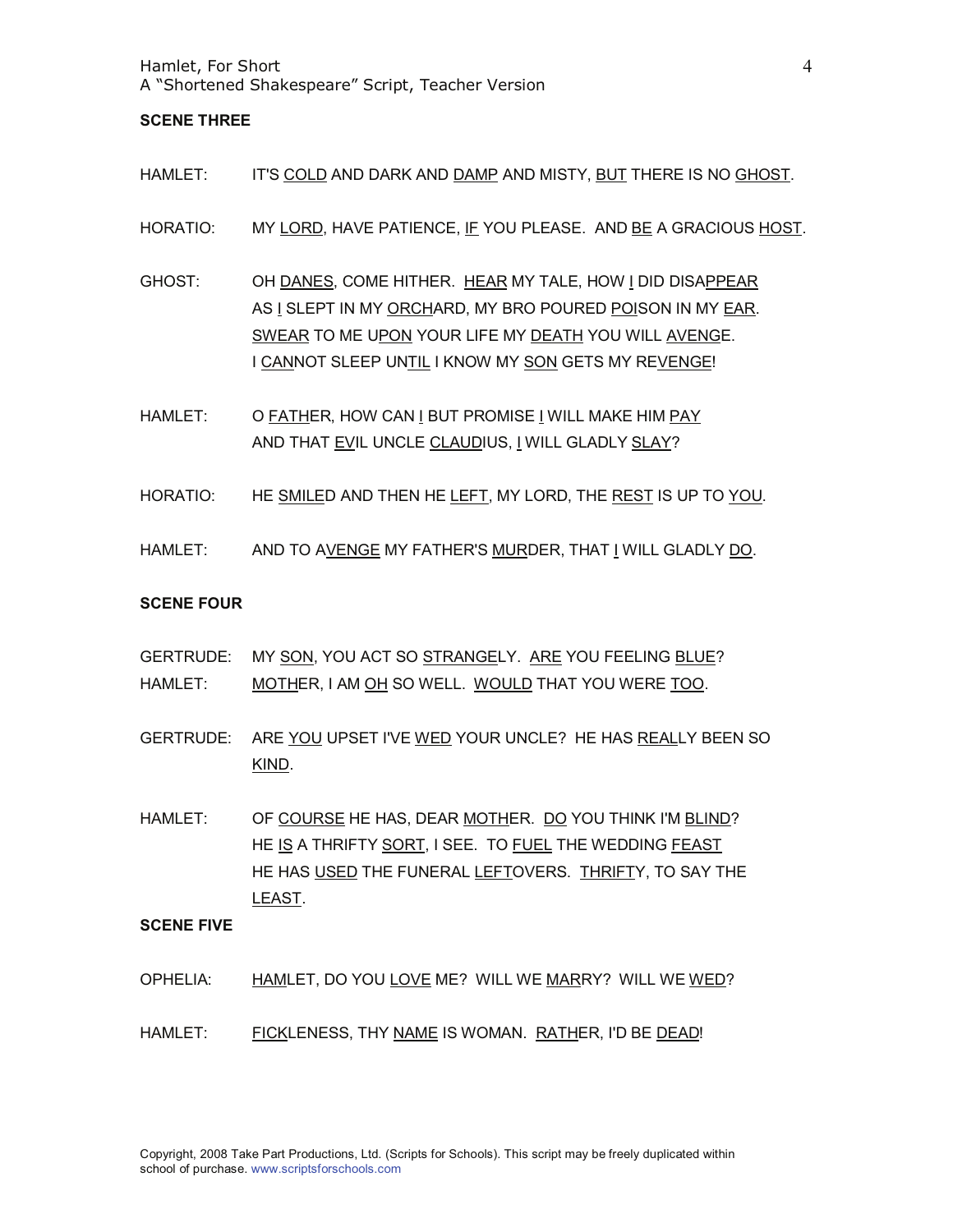Hamlet, For Short

A "Shortened Shakespeare" Script, Teacher Version

- OPHELIA: HAMLET, PLEASE DON'T TORTURE ME! PLEASE BE SWEET AND KIND.
- HAMLET: JUST FORGET ME, SWEETHEART, YOU'VE HELPED ME LOSE MY MIND.

#### **SCENE SIX**

- LAERTES: FATHER, SINCE I GO AWAY, HAVE YOU ANY GOOD ADVICE? I'LL ONLY ASK YOU ONCE BECAUSE I KNOW YOU'LL ANSWER TWICE.
- POLONIUS: MY SON, IN FRANCE YOU MUST BE GOOD AND HEED ME WHEN I SAY

DON'T LEND AND DON'T YOU BORROW; LENDERS RARELY DO REPAY.

SO HAVE YOURSELF A GOOD TRIP AND MIND YOUR Ps AND Qs AND THEN COME BACK TO ALL OF US WHEN YOU HAVE PAID YOUR DUES.

- LAERTES: OPHELIA, I MUST TELL YOU. DO NOT WAIT FOR HAMLET'S LOVE. PRINCES ARE NOTORIOUS AND GET ORDERS FROM ABOVE. DON'T WASTE YOUR LOVE ON PRINCES. THEY CANNOT BE TRUE.
- OPHELIA: OH, LAERTES, I STILL LOVE HIM AND HE MAKES ME FEEL SO BLUE.

#### **SCENE SEVEN**

CLAUDIUS: ROSENCRATZ AND GUILDENSTERN, HAMLET'S CHILDHOOD FRIENDS HANG AROUND WITH HAMLET TO SEE WHY HE'S GONE AROUND THE BEND.

> MAKE SURE HE'LL NOT SUSPECT A THING, WHILE UPON HIM YOU DO SPY,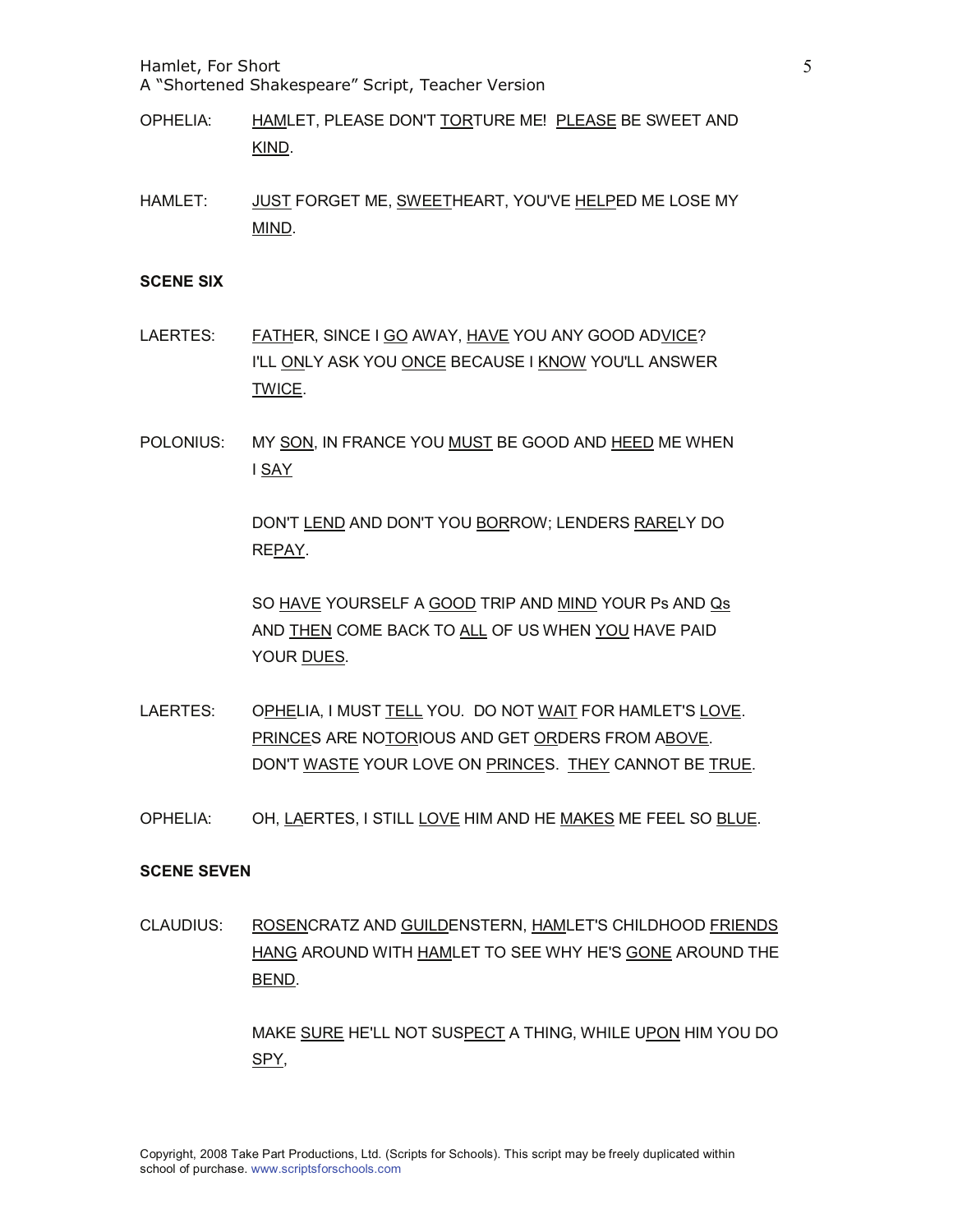AND THEN REPORT ALL BACK TO ME, THE UNDERSTANDING GUY.

#### **SCENE EIGHT**

HAMLET: (Aside) I THINK I'M SURE MY DAD IS RIGHT AND CLAUDIUS KILLED HIM DEAD,

> BUT MAYBE I JUST DREAMED IT ALL, IN MY LITTLE BED. TO BE OR NOT TO BE IS EASY; KILLING WILL BE HARD. I JUST WANT TO BE VERY SURE; I MUST KEEP UP MY GUARD. IF I COULD JUST BE POSITIVE THAT CLAUDIUS IS THE PERP, THEN I COULD EASILY OFF HIM, THE SLIMY LITTLE TWERP. BUT IF I'M WRONG AND HE'S A CREEP, BUT NOT A MURDERER, THEN I WOULD FEEL JUST TERRIBLE, AND I WOULD HATE TO ERR.

#### **SCENE NINE**

HAMLET: (Aside) SOME ACTING TROUPE HAS COME TO TOWN. PERHAPS THEY'LL IMPROVISE

A LITTLE MURDER PLOT, TO SEE CLAUDIUS' SURPRISE

WHEN A MURDER LIKE HIS VERY OWN, HE SEES BEFORE HIS FACE. HE SHOULD REACT AND I CAN SURELY PUT HIM IN HIS PLACE.

#### **SCENE TEN**

HAMLET: (Aside) THE PLOT'S AFOOT, THE TROUPE IS MINE, THE MURDER WILL **OCCUR** 

> AND I WILL SEE HIS GUILTY FACE, AND THEN WILL FLY THE FUR! AHA, HERE COMES THE DIRTY BIT! CLAUDIUS IS AMAZED! HE WILL BE MUCH MORE UPSET WHEN HE SEES ME CRAZED! AND NOW I KNOW FOR CERTAIN MY FATHER'S SPOKEN TRUE AND NOW I KNOW EXACTLY WHAT IT IS THAT I MUST DO!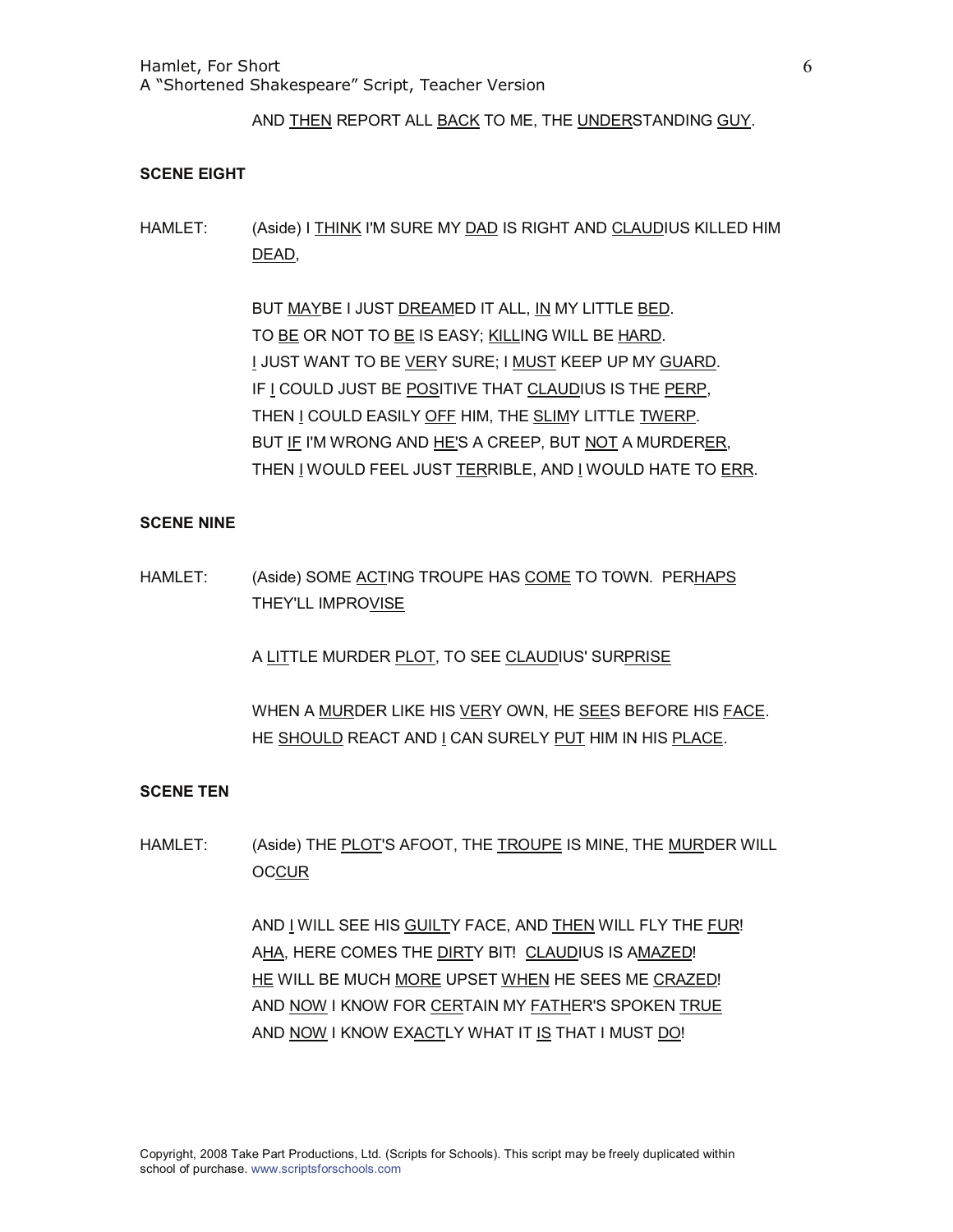#### **SCENE ELEVEN**

- POLONIUS: I SHALL HIDE, MY LADY, 'NEATH THIS CURTAIN ON THE WALL. WHEN HAMLET COMES TO SEE YOU, I WILL LISTEN TO IT ALL. YOU MUST TELL HIM HE MUST STRAIGHTEN UP AND HE MUST FLY RIGHT. DO NOT SUGAR COAT THIS; AND TELL IT HIM TONIGHT!
- GERTRUDE: YES, I WILL, POLONIUS. YOUR WISDOM SHINES AGAIN. I WILL TELL HIM STRAIGHT OUT, REGARDLESS OF HIS PAIN.
- HAMLET: MOTHER, DEAR, YOU CALLED FOR ME. WHAT WOULD YOU LIKE TO SAY?
- GERTRUDE: YOUR FATHER YOU'VE OFFENDED. FOR THIS YOU HAVE TO PAY.
- HAMLET: MY FATHER? OH, MY UNCLE! I THINK YOU'VE GOT IT WRONG! HE'LL NEVER BE MY FATHER. AND YOU MAY NOT BE MY MOTHER VERY LONG.
- GERTRUDE: HAMLET, DO NOT THREATEN ME! YOU WILL NOT MURDER ME!
- POLONIUS: MURDER? OH, HELP! MURDER! THIS CAN NEVER BE!
- HAMLET: (Hamlet stabs the curtain) A RAT BEHIND THE CURTAIN! I WILL KILL BEFORE IT SPREADS!
- POLONIUS: MY LADY, HE HAS STABBED ME! AND, I FEAR, I'LL SOON BE DEAD! (Polonius dies)
- GERTRUDE: O HAMLET! OH MY HAMLET! LOOK UPON WHAT YOU HAVE DONE!
- HAMLET: OH, IT'S JUST POLONIUS! I THOUGHT I'D KILLED SOMEONE.
- GERTRUDE: YOU'VE KILLED OUR DEAR OLD COUNSELLOR! IS THAT NOT BAD ENOUGH?
- HAMLET: HARDLY! KILL A KING AND MARRY HIS QUEEN! NOW THAT IS REALLY ROUGH!